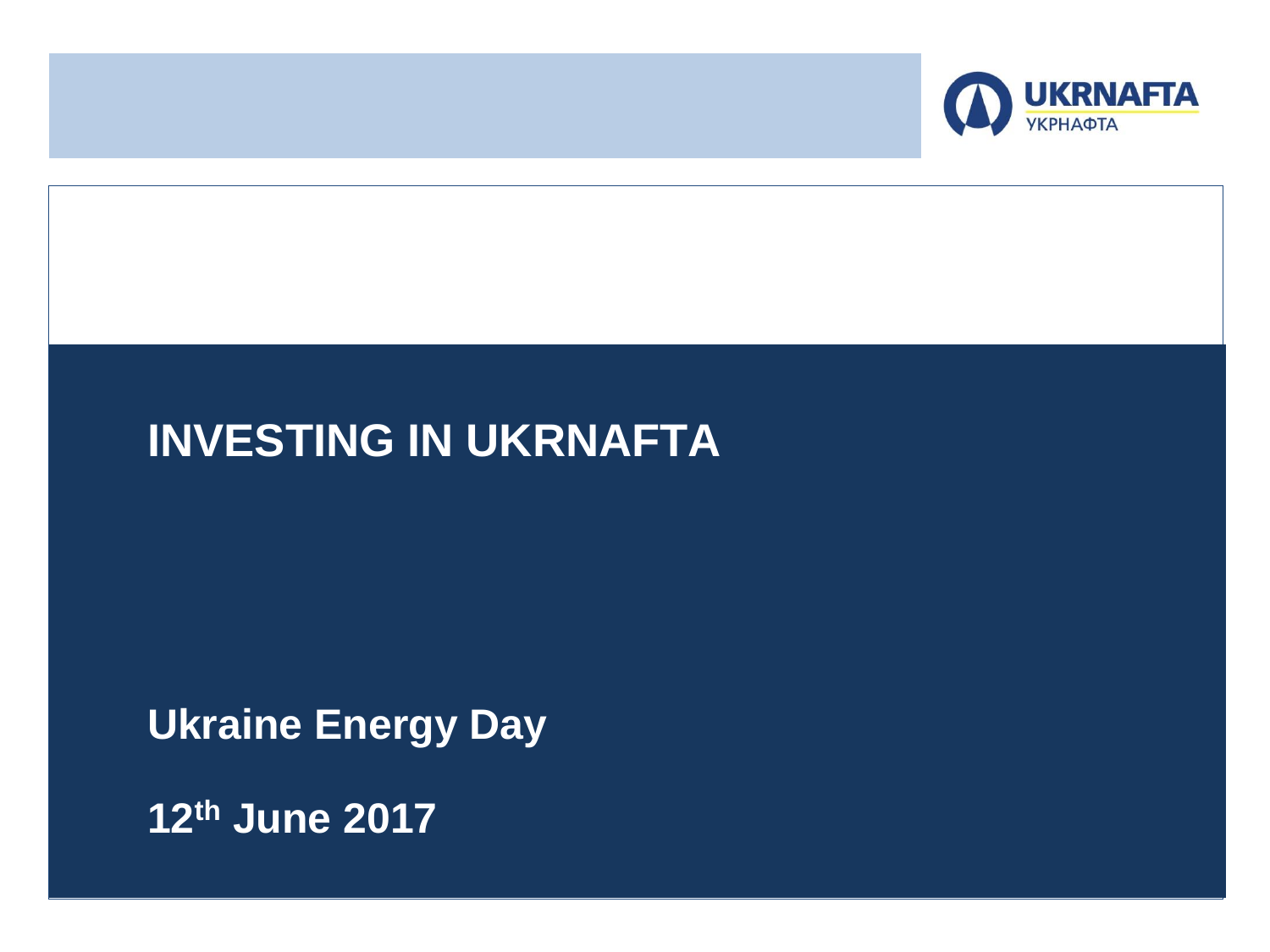

# **UKRNAFTA AT A GLANCE**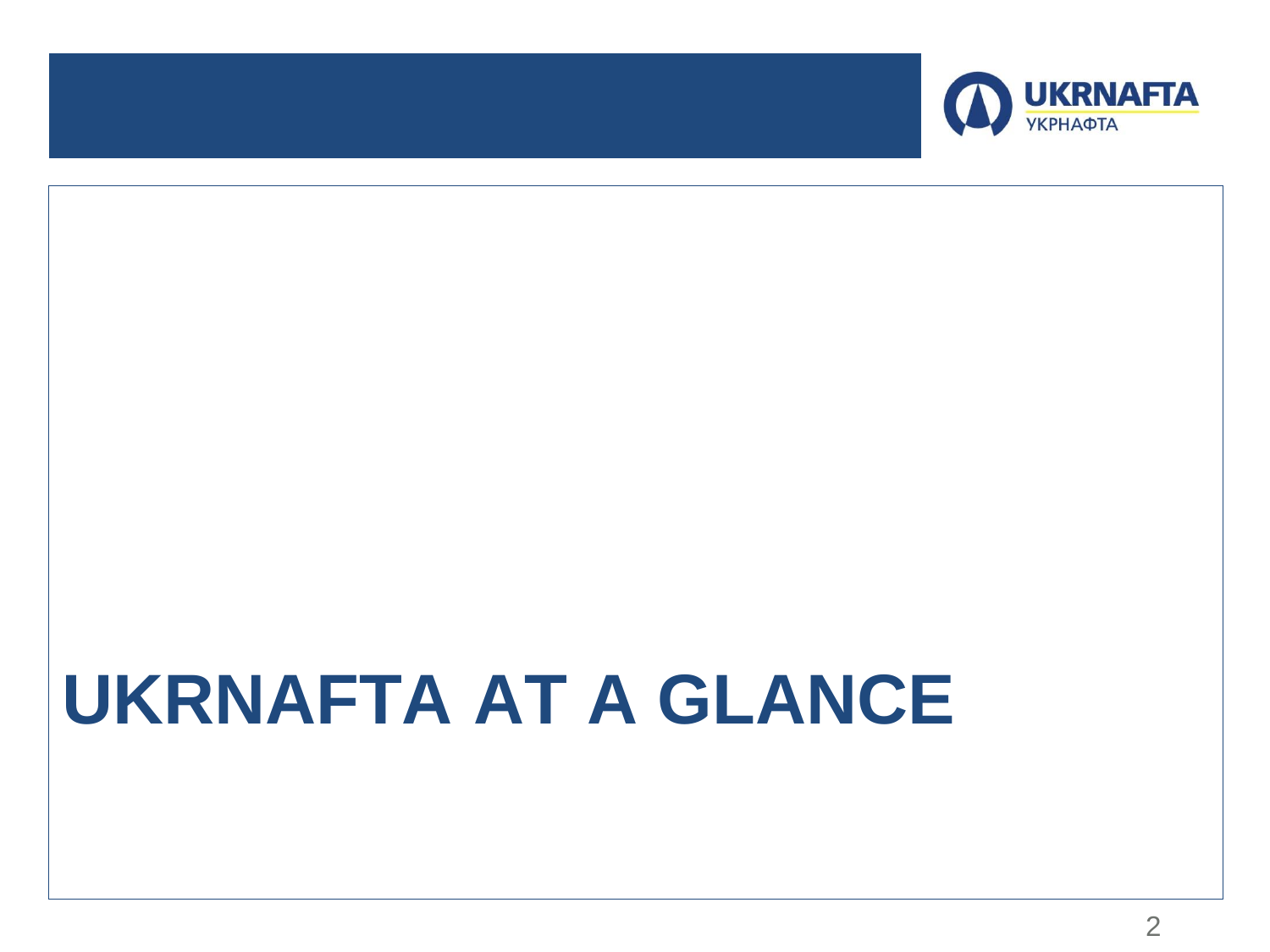#### **UKRAINE'S DOMINANT E&P COMPANY WITH LARGELY UNTAPPED POTENTIAL**



### **Key Facts about UKRNAFTA:**

- One of Ukraine's largest businesses (among top-20 companies by revenue)
- Country's largest oil producer
	- **90% of local oil reserves**, 70% of local oil production
- A material producer of gas in Ukraine
	- $\checkmark$  6% of reserves, 7% of production
- The holder of the largest retail filling network in Ukraine
- A joint stock company with 50%+1 owned by state-run company Naftogaz; the rest is in private hands

# **Key Financials & Production, 2016**

**Revenue: \$882m EBITDAadj: \$112m** 

**Oil: 11.2 MMbbls Gas: 46 bcf**

**Oil&Gas: 19 MMboe** *or 51 Mboe/d*

**Reserves (proven)-to-Production >15x**

| <b>Asset Base</b>           |                     |
|-----------------------------|---------------------|
| <b>2P reserves</b>          | 465 MMboe           |
| <b>Licenses/Operating</b>   | 82                  |
| <b>Active Wells</b>         | 1523                |
| <b>Drilling rigs</b>        | 46                  |
| <b>Fuel Filling Network</b> | <b>537 stations</b> |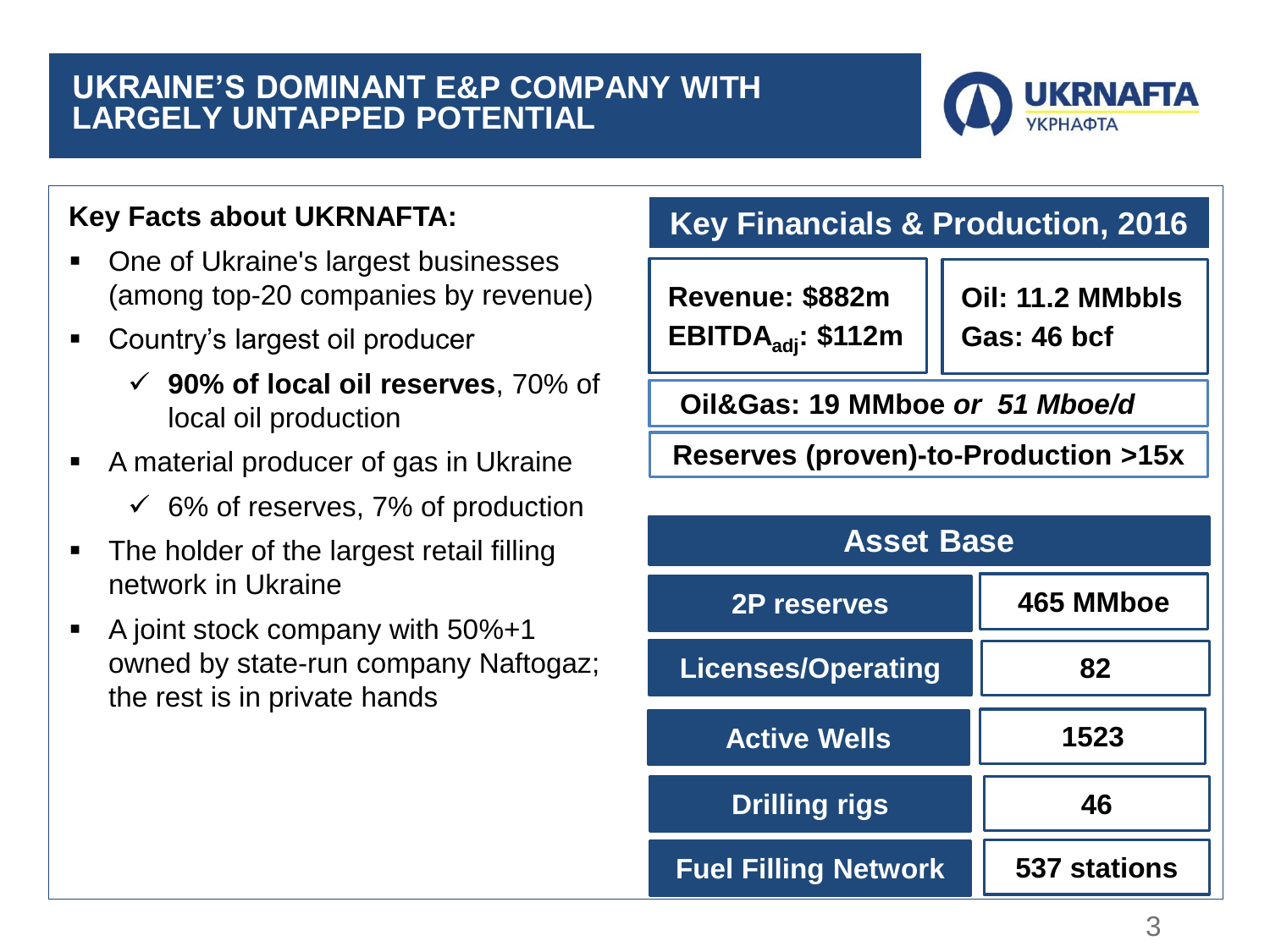# **UKRNAFTA'S OIL FIELDS DOMINATE UKRAINE'S TWO MAJOR OIL AND GAS BASINS**



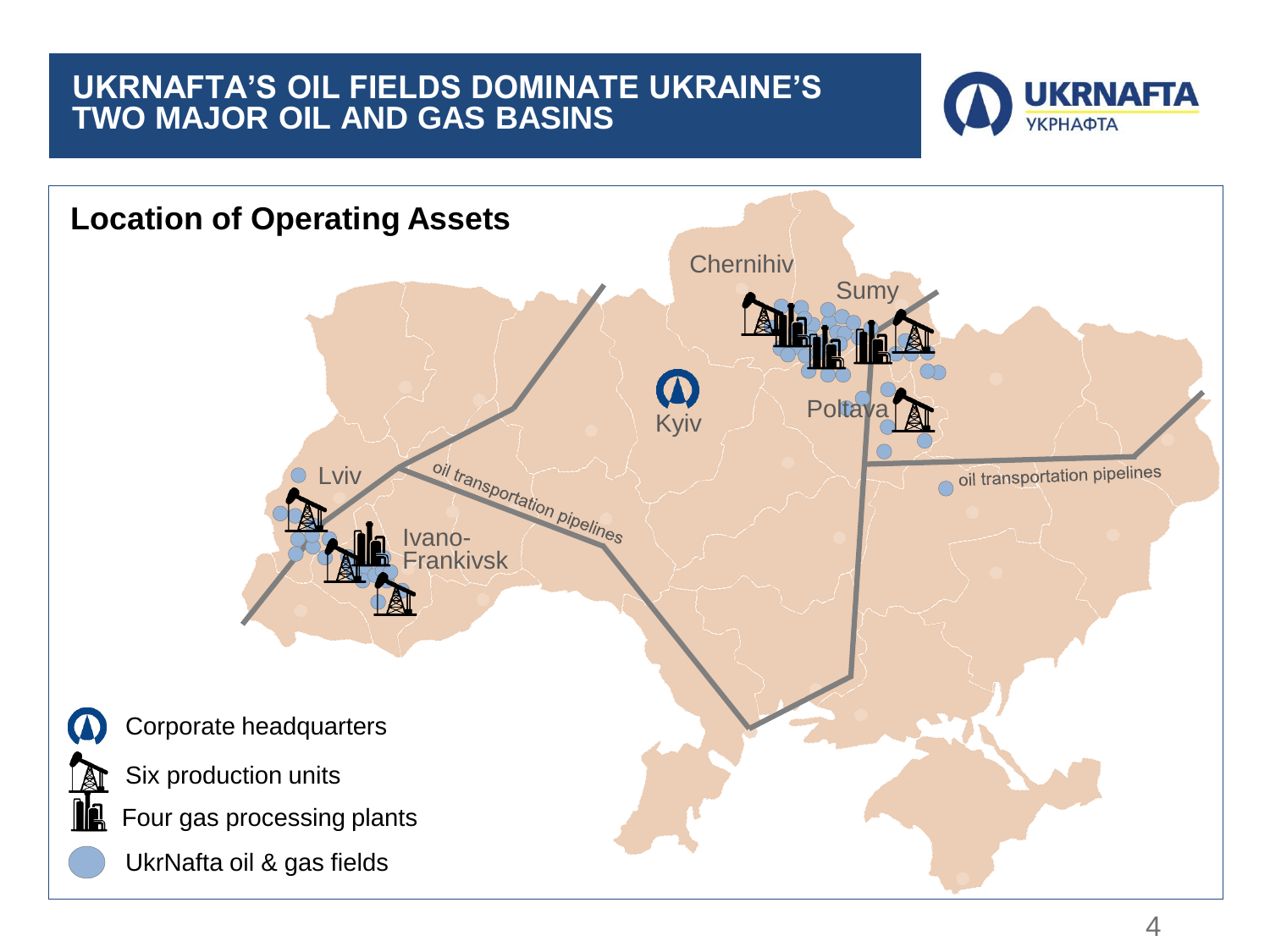## **DESPITE A GREAT ASSET BASE, UKRNAFTA SIGNIFICANTLY UNDERPERFORMS ITS POTENTIAL**



- Decade-long underinvestment has resulted in a production slump.
- Disputes between the major shareholders, and then between the company and the State Fiscal Service have weakened the company's balance sheet

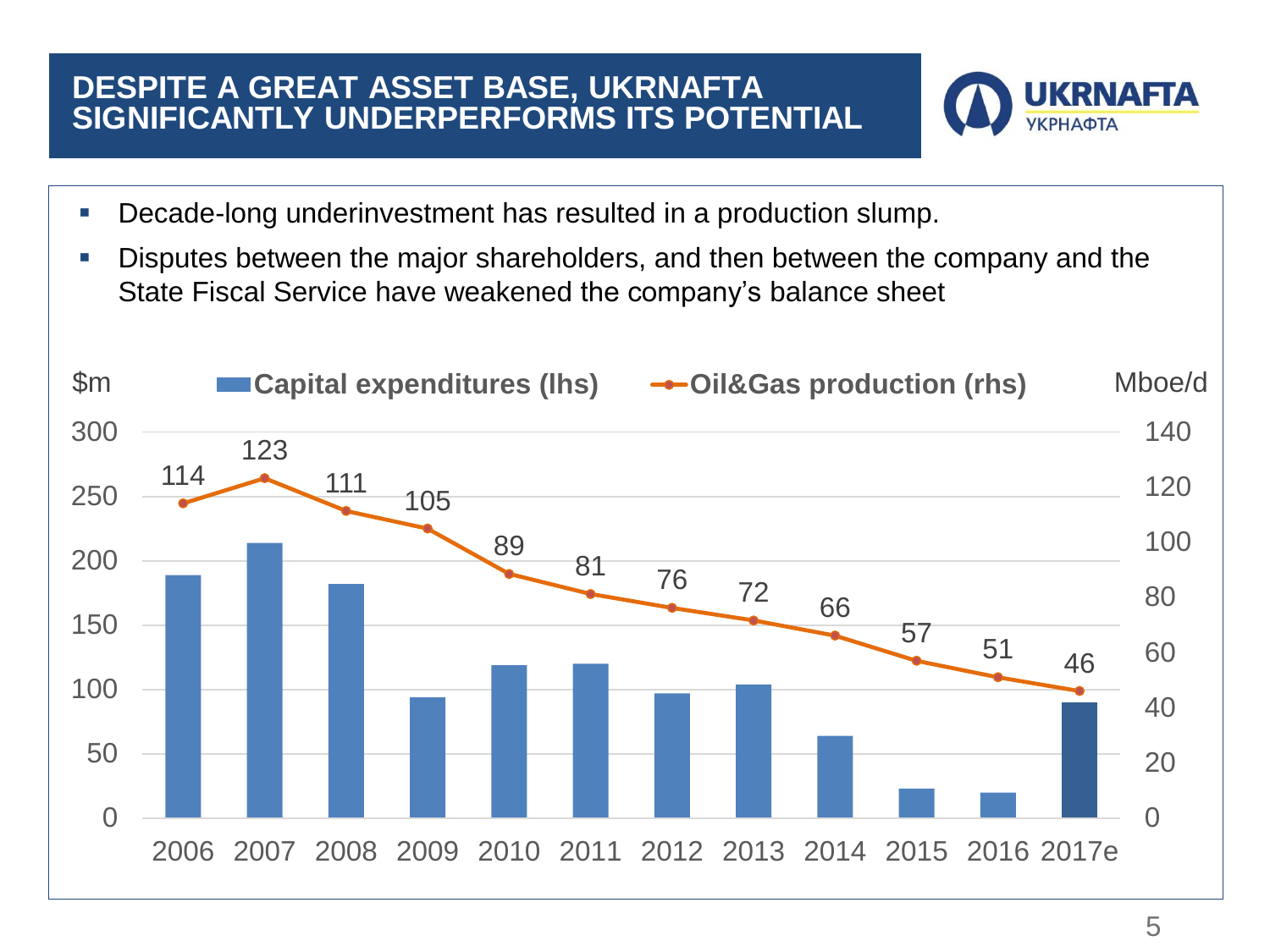# **… BUT SIGNS OF RECOVERY ARE ALREADY VISIBLE**



#### **Production was held up during 2016 and into 2017– for the first time in many years**

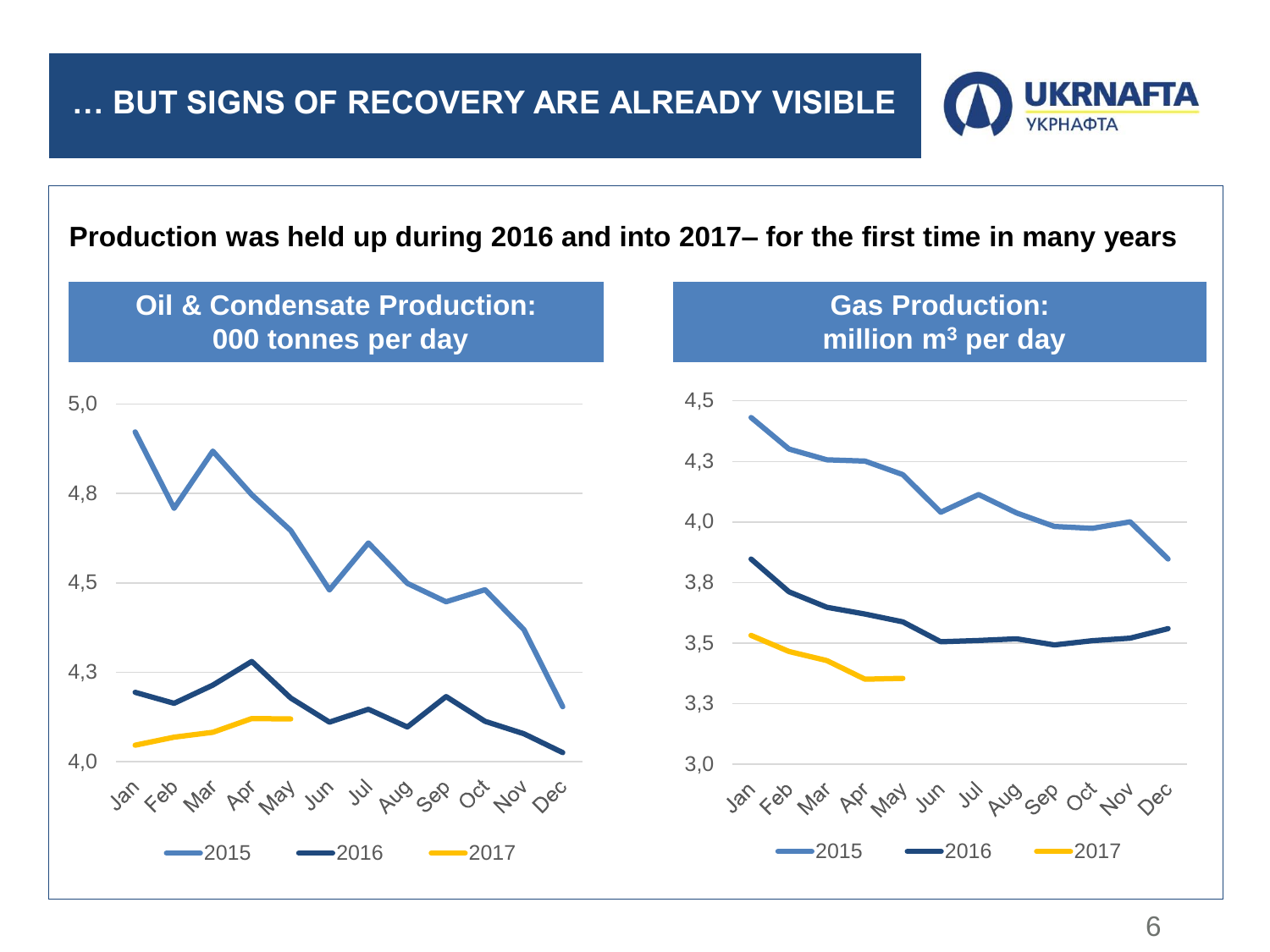

# **NEW MANAGEMENT TEAM**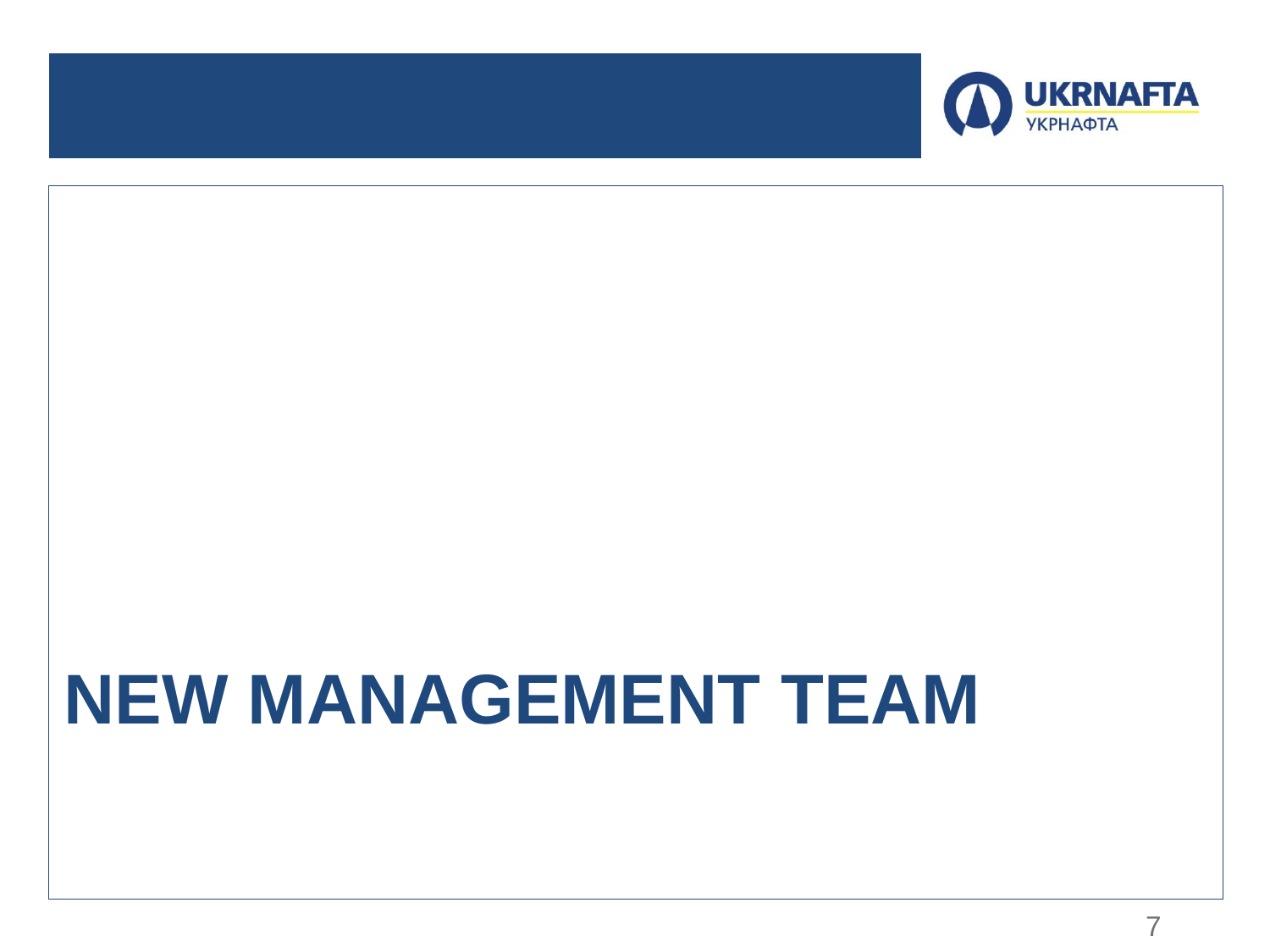# **A NEW MANAGEMENT TEAM HAS BEGUN TO TRANSFORM & MODERNISE UKRNAFTA**





#### **Mark Rollins Executive Board Chairman**

Over 25 years of work experience in the oil and gas industry. Worked for a number of prominent international energy companies including Shell, ARCO and BG Group



#### **Mavriky Kalugin EVP Upstream**

A career oilman with extensive international experience in brownfield and greenfield developments, field management, IOR/EOR projects. Held senior roles at ARCO, ConocoPhilips, Occidental, TNK-BP, Cairn, Petrofac.



#### **Iryna Yevets Chief Financial Officer**



#### **Robert Whalley EVP Technology & Services**

More than 30 years of work experience in oilfield services. Held senior roles at Schlumberger and Integra**.** 



#### **Jonathan Popper EVP Corporate Development & Strategy**

An experienced oil industry professional and economist**.** Most of his 28-year long career in the oil and gas industry was spent in the international oil and gas major BP.



#### **Genadiy Radchenko EVP Social Development & Sustainability**

Occupied various important jobs in business and government, including Head of Corporate affairs and Communications at Nestle and Vicepresident at National Television Company.of Ukraine.

A professional expert in finance with over 20 years of practical experience at leading Ukrainian companies, including top roles at dairy producer Ukrproduct, beverages producer Rosinka and telecoms operator MTS Ukraine**.**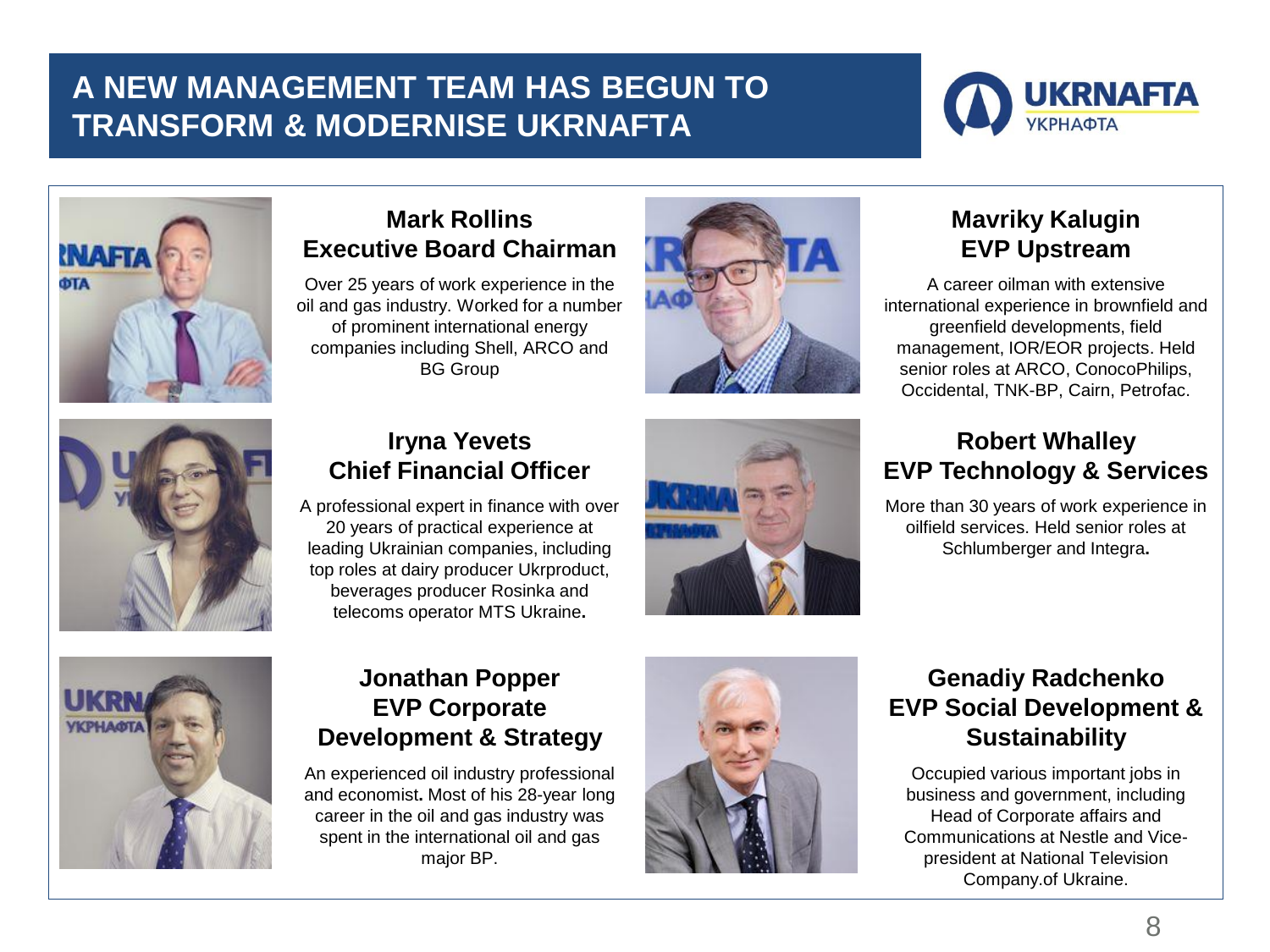# **MANAGEMENT TEAM GOALS**



# **Strengthen the balance sheet**

- **A rehabilitation financial plan has been developed**
- **It allows for full repayment of the tax debt over 3 years**
- **A giant leap in reinvestment is envisaged**

#### **Make business modern and lean**

- **6 (25%) structural units has been liquidated with more to follow**
- **New business units are being created with P&L accountability**
- **"Top 10" Modernization Projects are being implemented**

# **Develop and grow business**

- **New, ambitious production targets have been set**
- **Investment strategy is developed; investment projects are identified**
- **Seeking cooperation with investors & partners**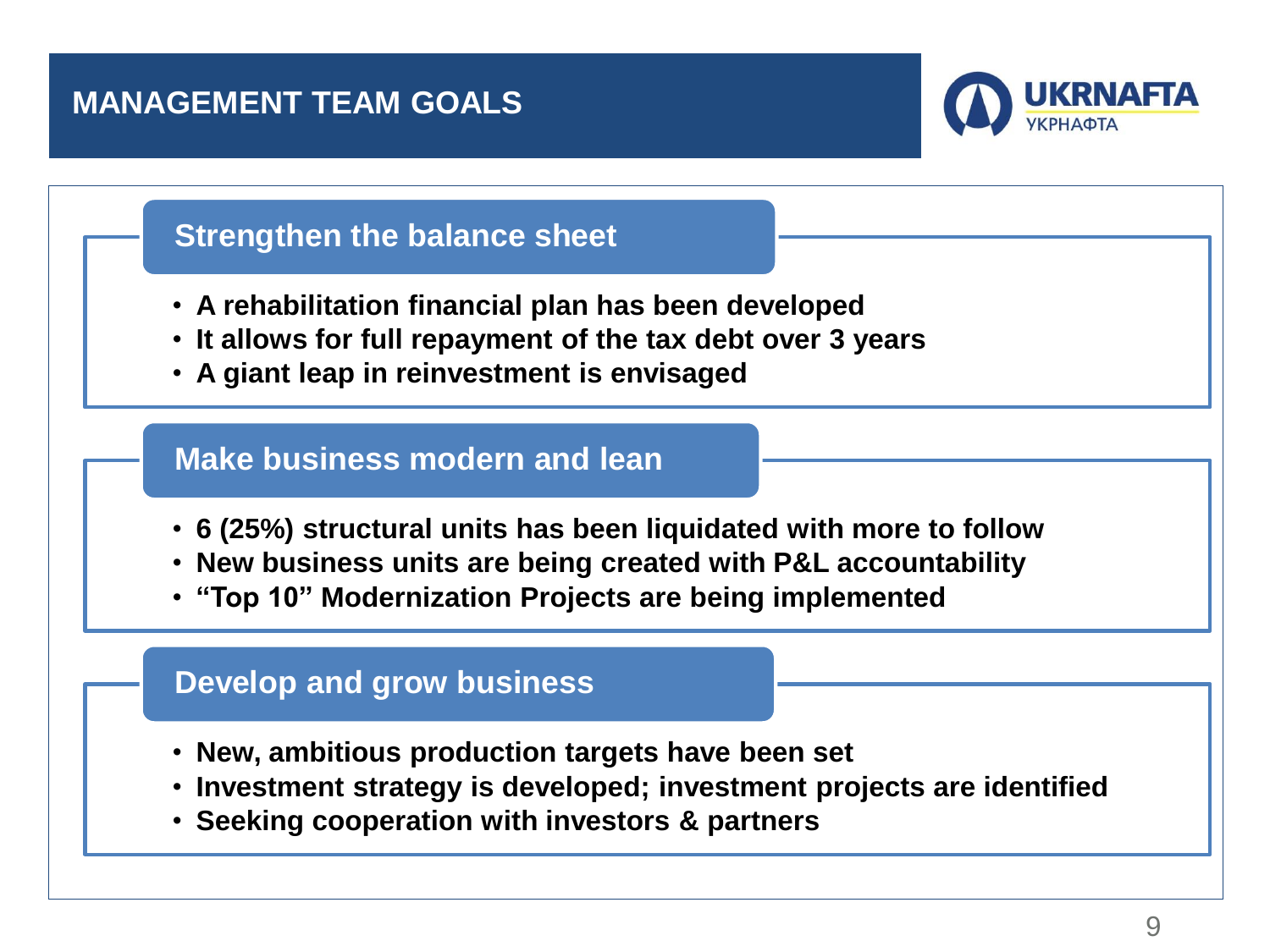

# **NEW RESERVES ASSESSMENT**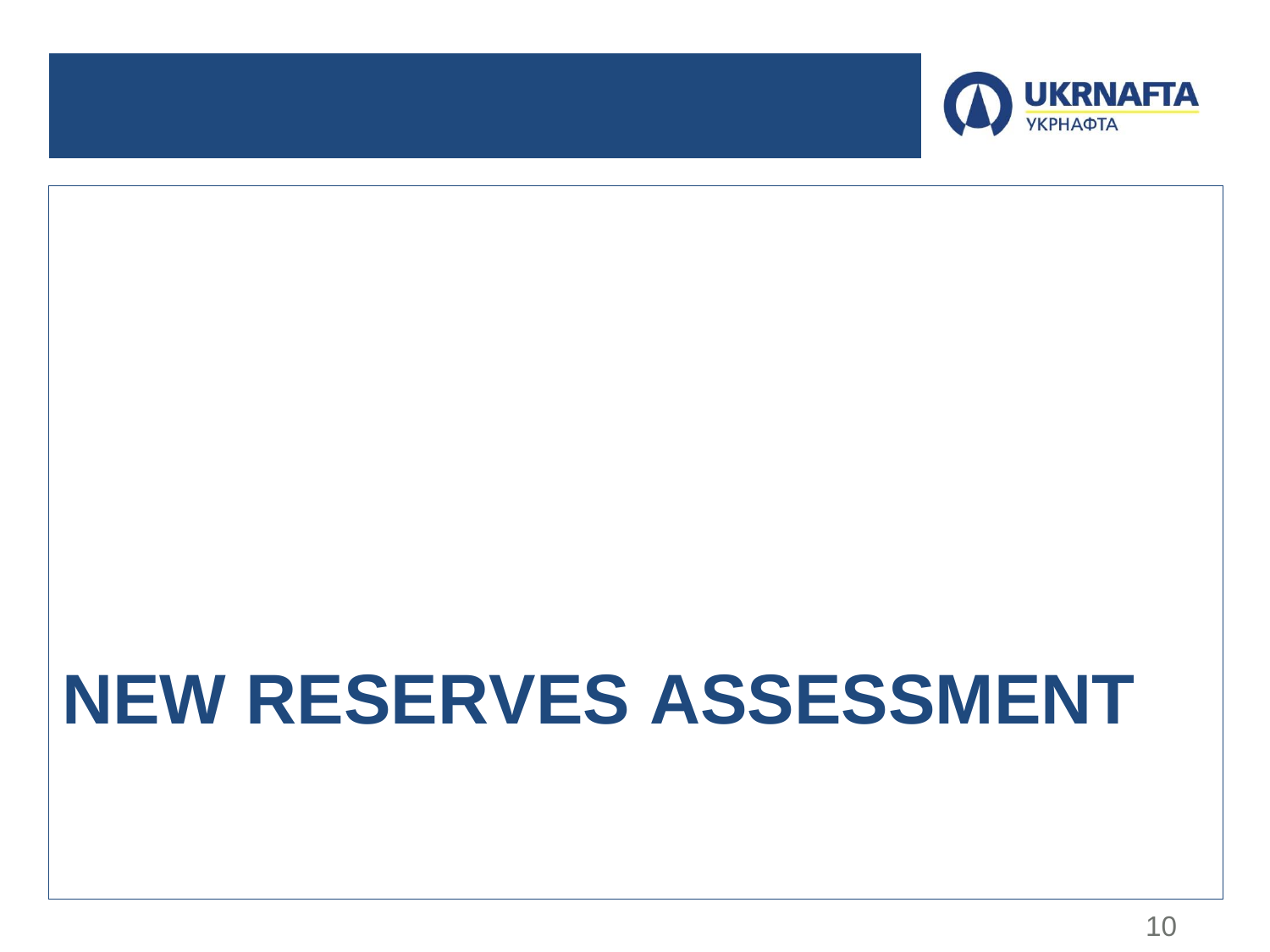# **NEW ASSESSMENT OF RESERVES WAS ONE OF THE IMPORTANT ACTIVITIES OF NEW MANAGEMENT**



- **In 2016, DeGolyer and MacNaughton** evaluated 2P reserves at 465 MMboe
- **Evaluation showed a large increase**
- **Reserves-to-production ratio exceeds** industry norms – a clear indication for production growth potential
- **DeGolyer and MacNaughton reserves are** based on old, conservative development plans. Management believes reserves are significantly under-stated





#### **2P Reserves: 465 MMboe**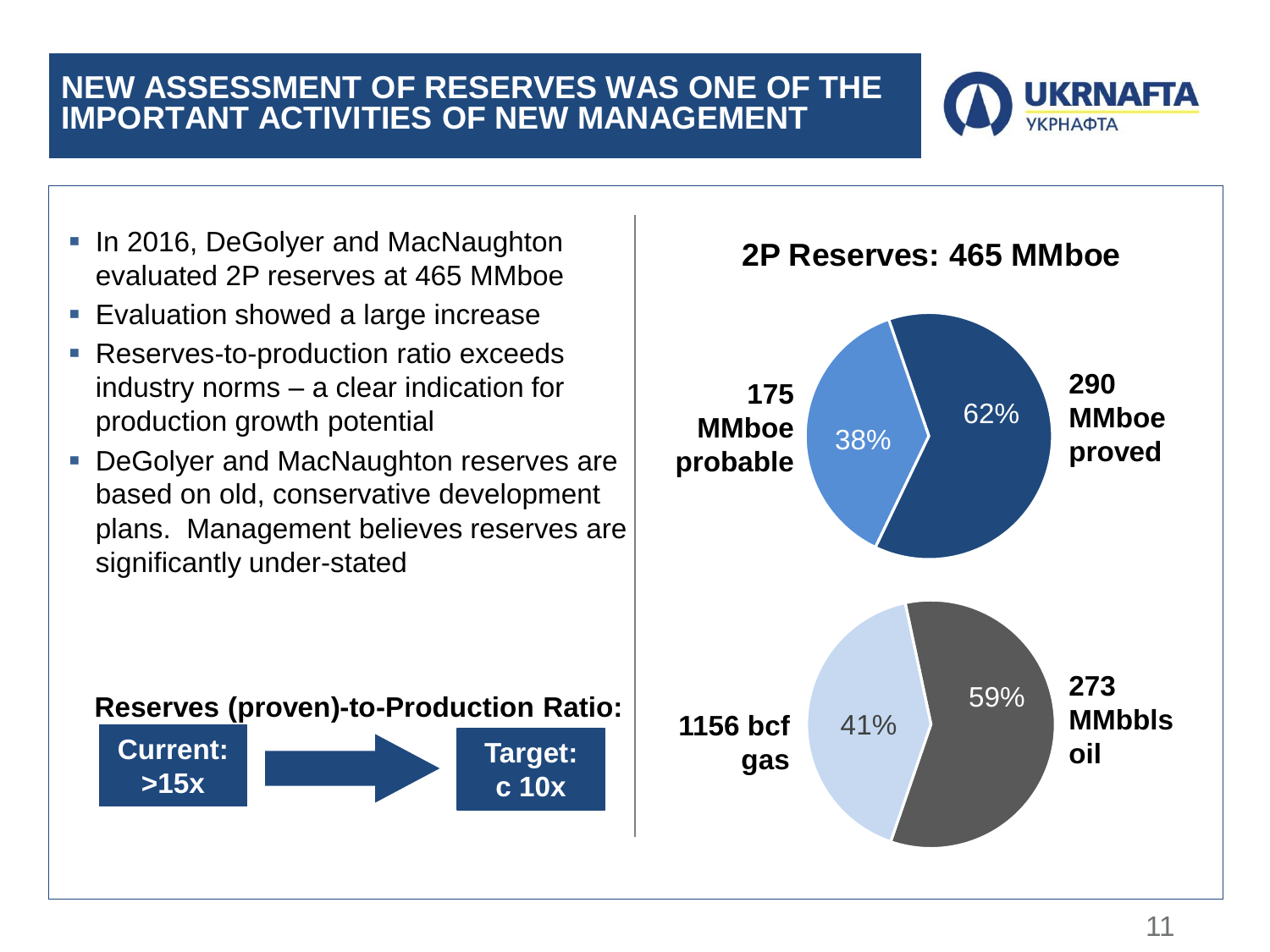

# **DEVELOPMENT STRATEGY**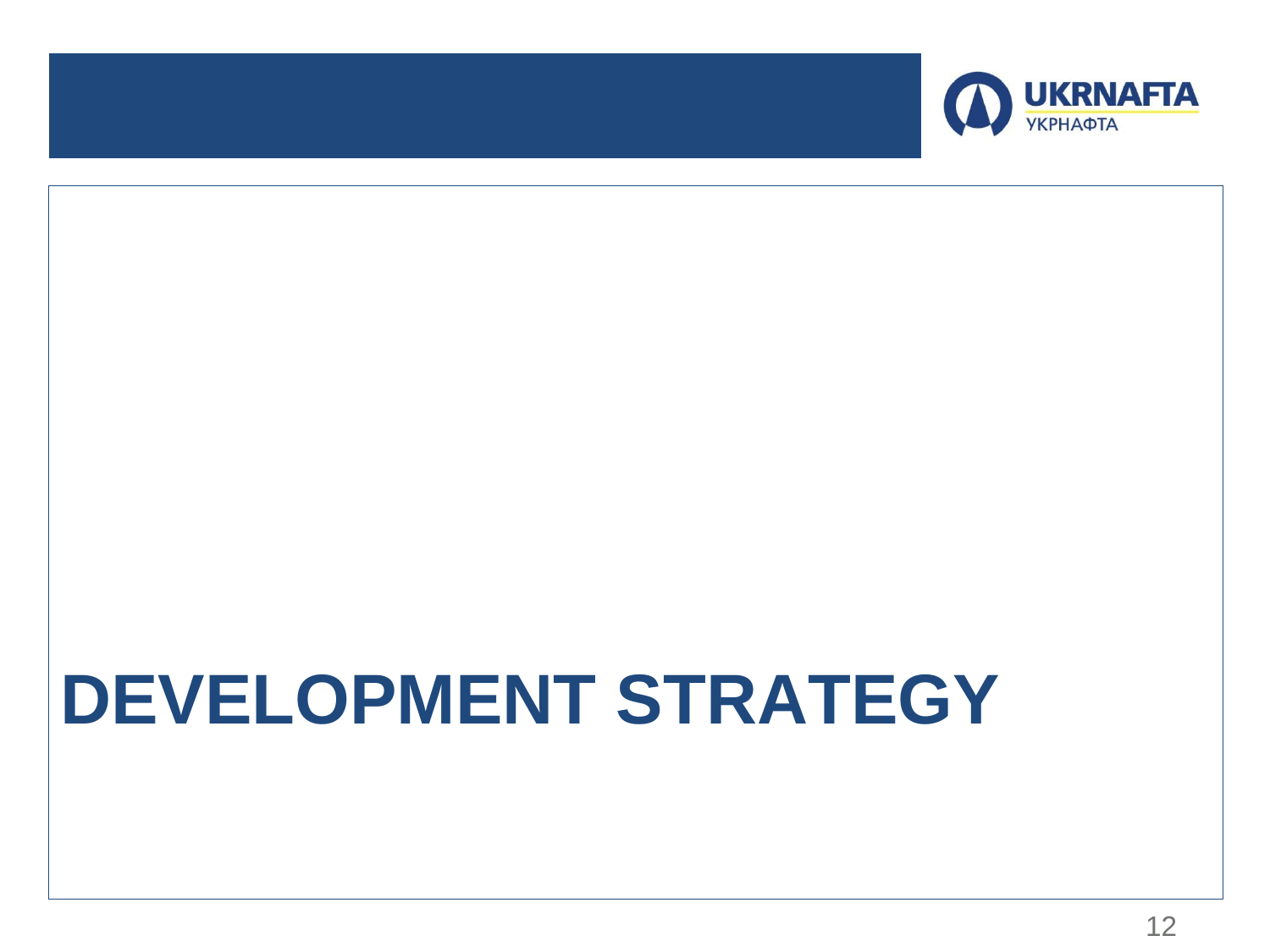### **WITH THE RIGHT STRATEGY AND MANAGEMENT UKRNAFTA CAN LEAP DECADES IN A FEW YEARS**

**Oil:**

**Gas:**



**Goal:** increase oil production by 100% to **21 MMbbl by 2025 Investment plans:** 140 new wells and sidetracks (\$475m); 150 new injectors (\$495m); ~2,500 stimulation & optimization operations (\$100m)



**Goal:** increase gas production by 50% to **65 bcf by 2025 Investment plans:** 20 new wells and sidetracks (\$90m); ~250 stimulation & optimization operations (\$115m); modernization of the gas processing plants (\$150m)



**Goal:** Establish a competitive drilling and oil-field service **Drilling &**  Services: business serving Ukrnafta and third parties, based on new equipment and the latest technology



**Retail: Goal:** Rebrand the retail business to increase sales volumes. Promote LPG and CNG at our sites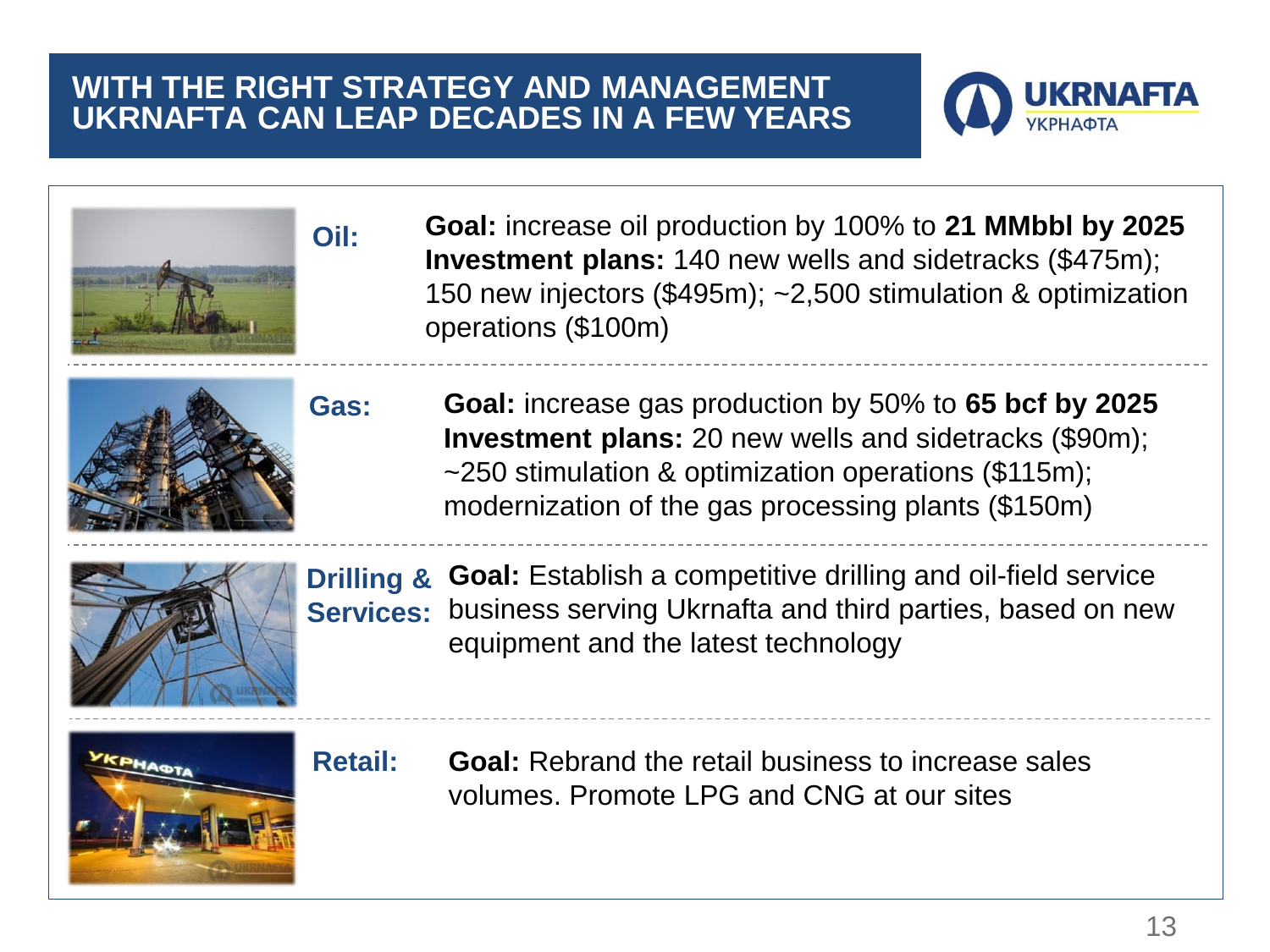### **A PRODUCTION PLAN WAS DEVELOPED ASSUMING OPTIMUM USAGE OF THE COMPANY'S RESOURCES**



**UKRNAFTA** 

**УКРНАФТА**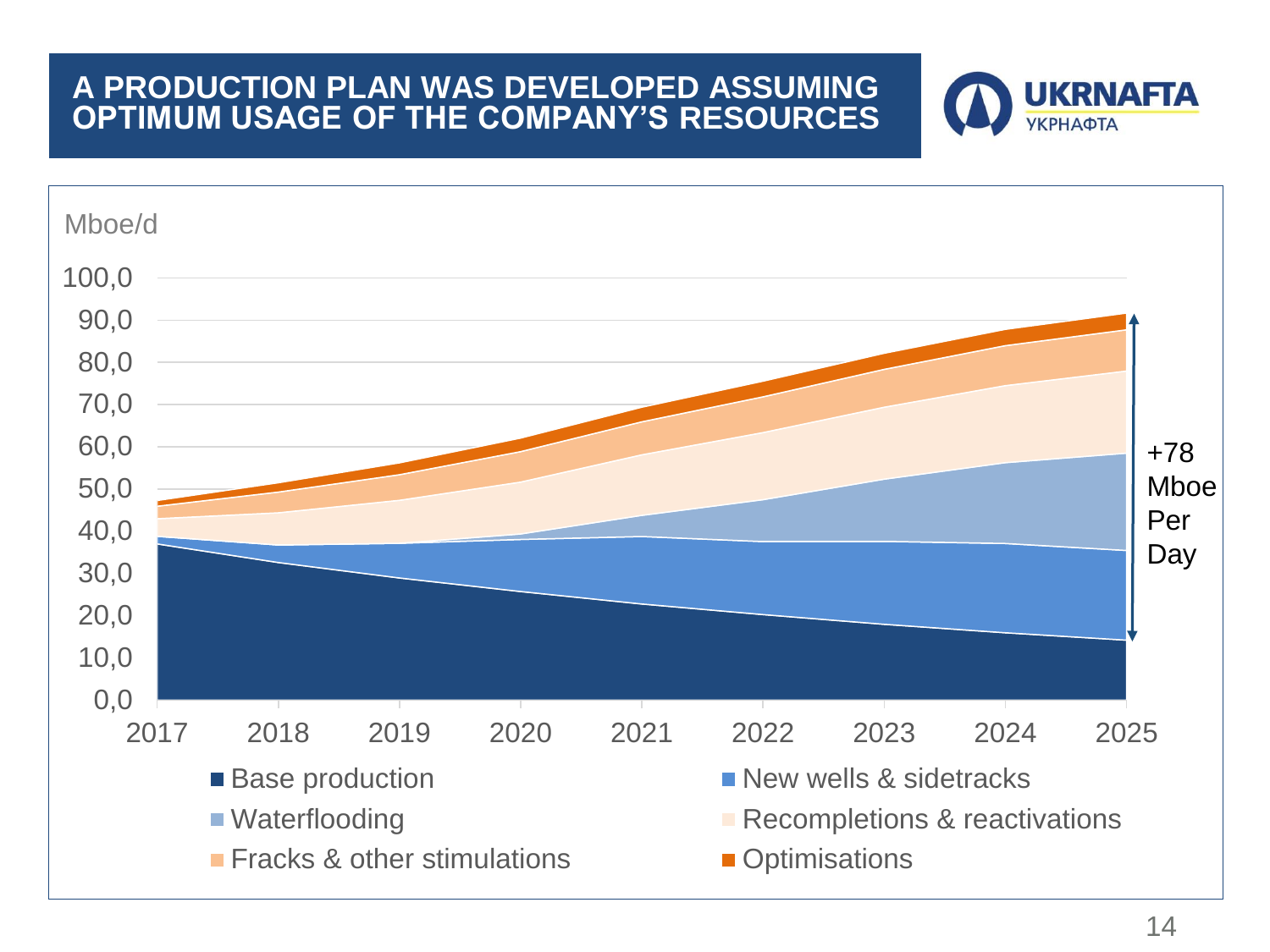### **DEVELOPMENT STRATEGY FOR 2017-2025 ENVISAGES \$1,7bl OF INVESTMENT**





**TO DRIVE OPERATING PERFOMANCE UKRNAFTA SEEKS INVESTORS AND PARTNERS FOR JVs & COMMERCIAL COOPERATIONS**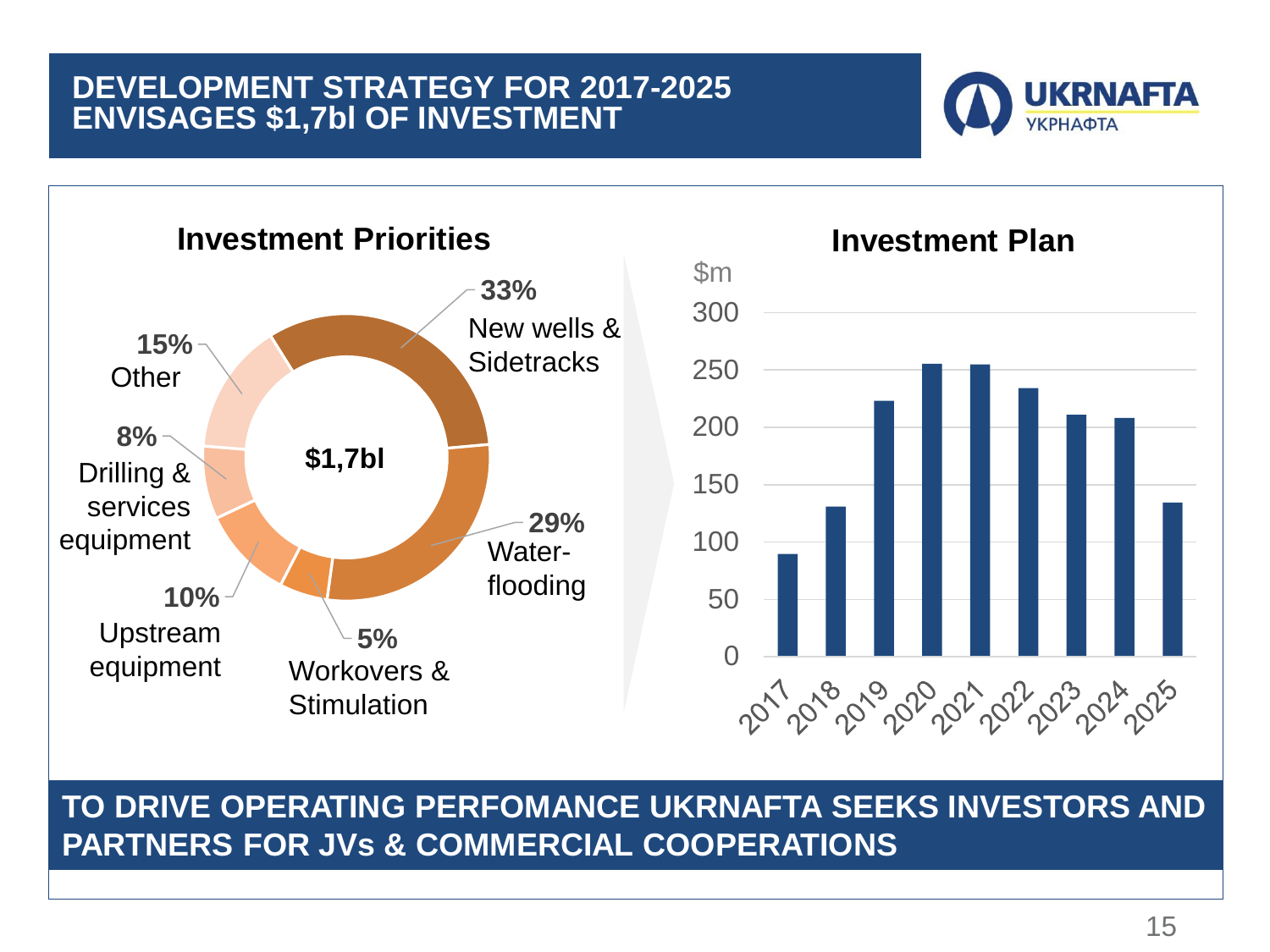

# **OPPORTUNITIES FOR INVESTORS AND PARTNERS**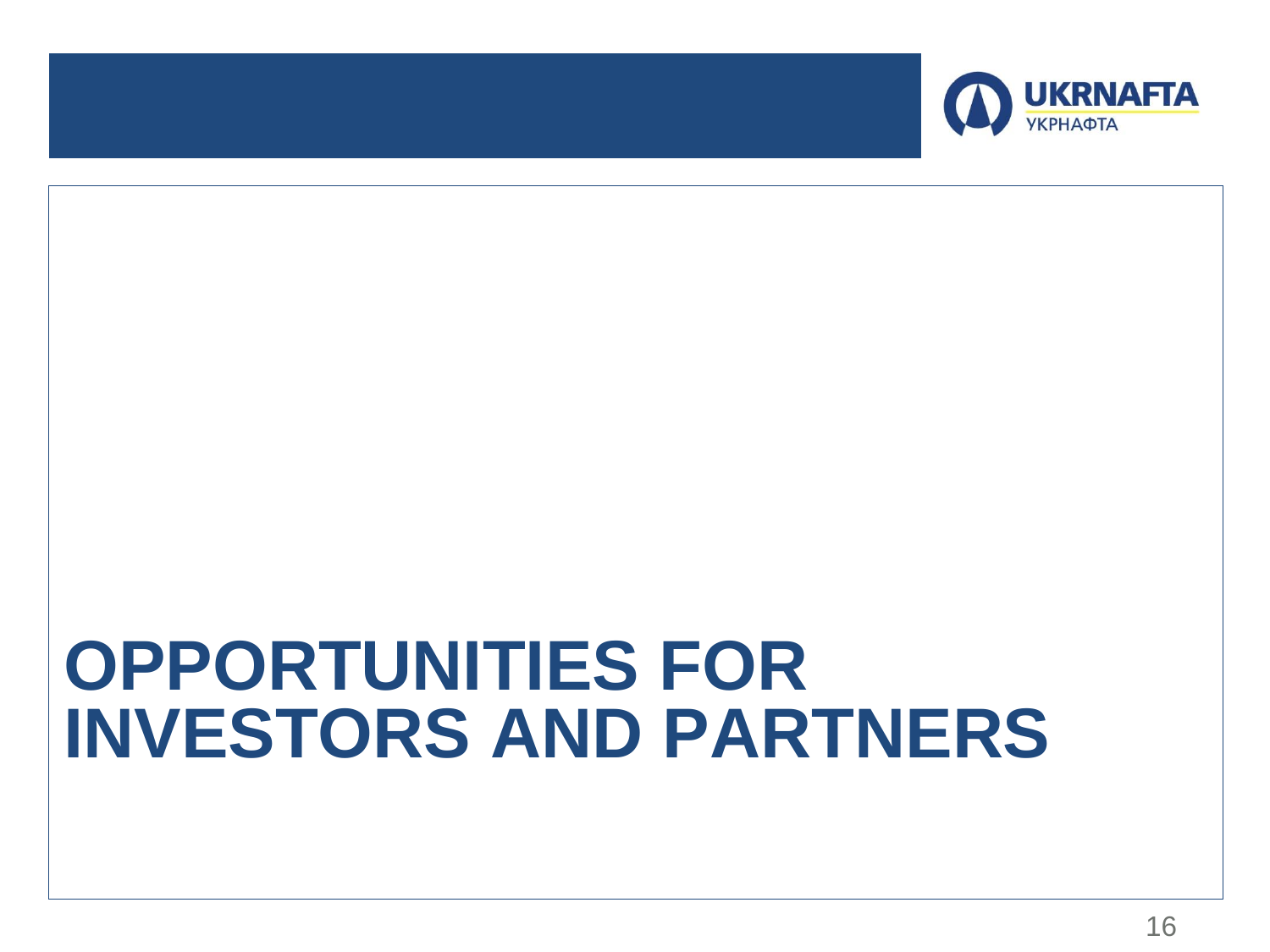# **CONTEMPLATED COOPERATION STRUCTURES**



# **Off balance sheet project financing**

- **Leasing**
- **Build, Own, Operate and Transfer**

# **Equity Investments and Joint Ventures**

• **For new assets and new licenses**

#### **Innovative Commercial Arrangements**

- **Energy Service Contracts**
- **Risk Service Contracts**
- **Production Enhancement Contracts**
- **Production Sharing Contacts**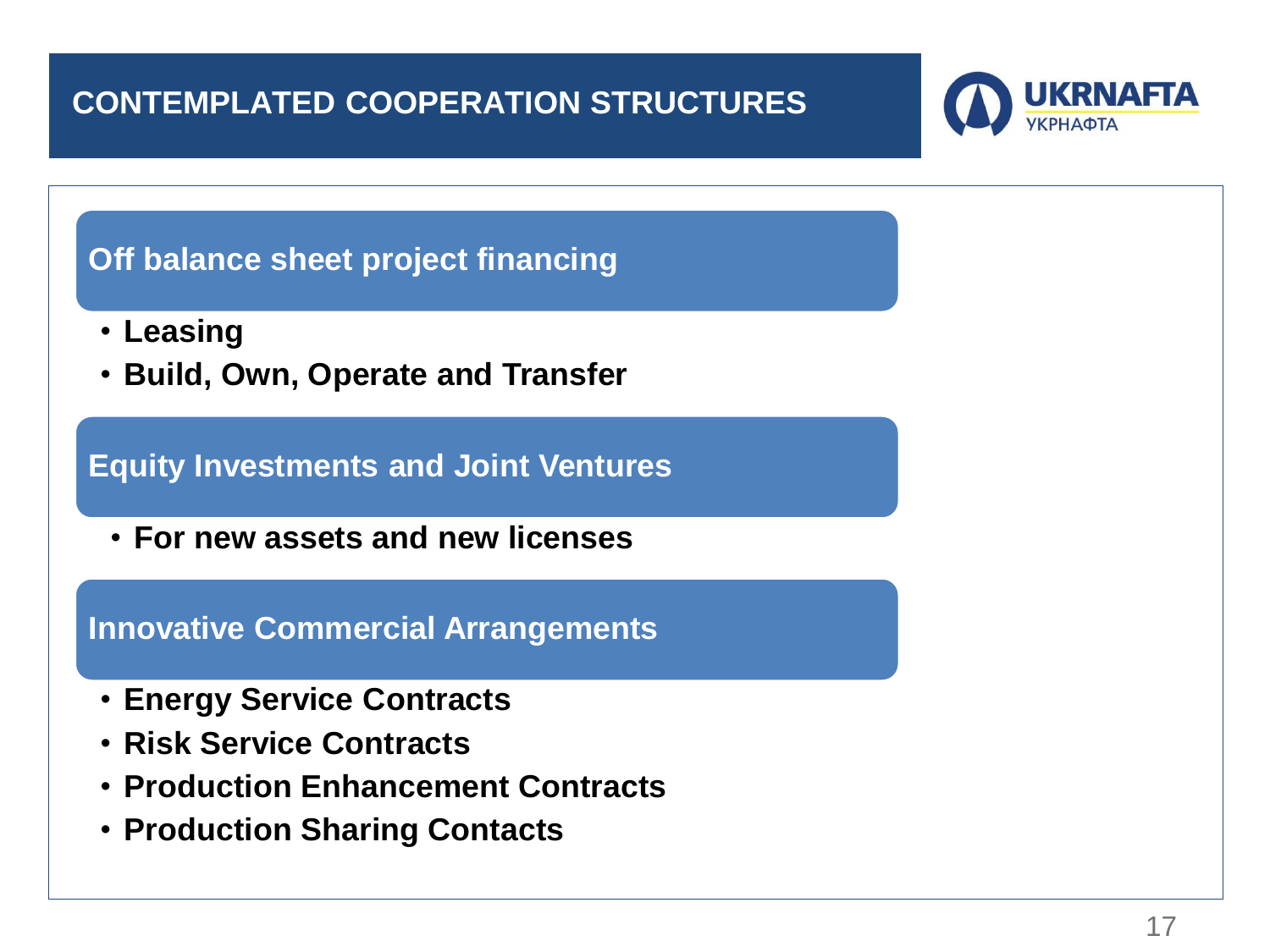# **BOOSTING OIL PRODUCTION: SELECTED OIL FIELD OPPORTUNITIES (1/2)**





**License:** owned by UKRNAFTA's 100% subsidiary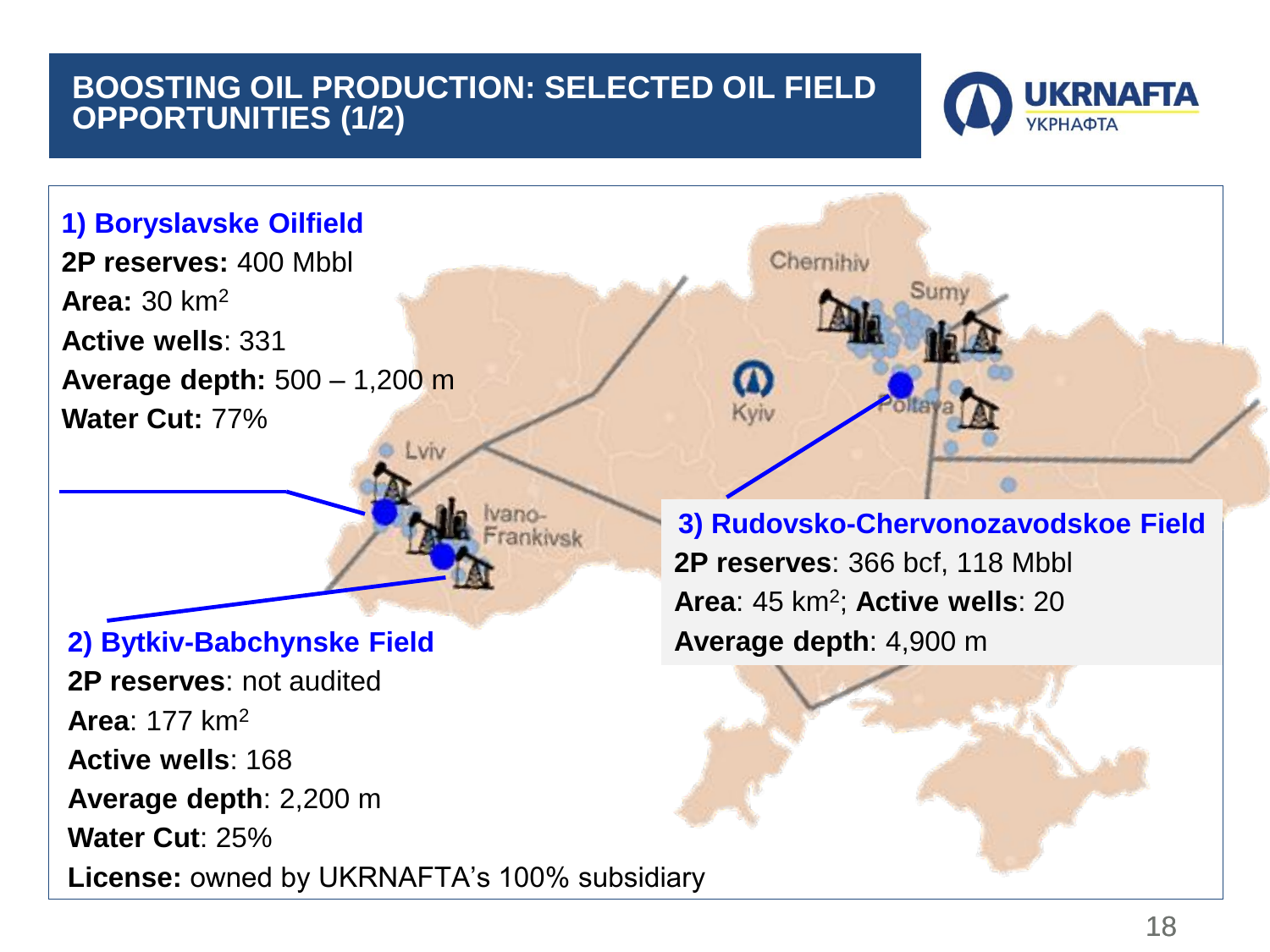# **BOOSTING OIL PRODUCTION: SELECTED OIL FIELD OPPORTUNITIES (2/2)**



**Actual business plans for the fields will be developed jointly with new partners, but we made preliminary calculations of investment needs and production potential. In some cases production exceeds conservative reserve estimates.**

#### **Long-term potential (2018-36):**

- Investments: \$74m or \$9,6 per bbl over 20 yrs
- Total production: 7,8 MM bbl
- **Production increase from current** 0,4 kb/d\* to 1,2 kb/d by 2021, with peak production of ~1,8 kb/d in 2026-27

#### **5 year prospective (2018-22):**

- Investments: \$32m
- Production: 2,1 MMbbl or est. \$75m (\$50/bbl, and net of 29% rental tax)

#### **1) BORISLAVSKE OIL FIELD 2) BYTKIV-BABCHYNSKE FIELD**

#### **Long-term potential (2018-36):**

- **Investments: \$263m or \$9,5 per** bbl over 20 yrs
- Total production: 28 MM bbl
- **Production increase from current** 1,0 kb/d to 4,2 kb/d by 2020, with peak production of ~7,4 kb/d in 2023-24

#### **5 year prospective (2018-22):**

- Investments: \$162m
- Production: 7,5 MMbbl or est. \$270m (\$50/bbl, and net of 29% rental tax)

#### **3) RUDOVSKO-CHERVONOZAVODSK**

#### **Long-term potential (2018-36):**

- **Investments: \$130m or \$0,3 per** Mcf over 20 yrs
- Total gas production: 442 bcf (commodity gas share is 52%)
- **Production increase from current** 40 MMcf/d\*\* to 110 MMcf/d by 2020, with peak of ~119 MMcf/d in 2022

#### **5 year prospective (2018-22):**

- Investments: \$124m
- Production: 177 bcf, or est. \$442m (\$6,7/Mcf, with 52% commodity gas share, net of 29% rental tax)

*Note: \*thousand barrels per day; \*\*million cubic feet per day*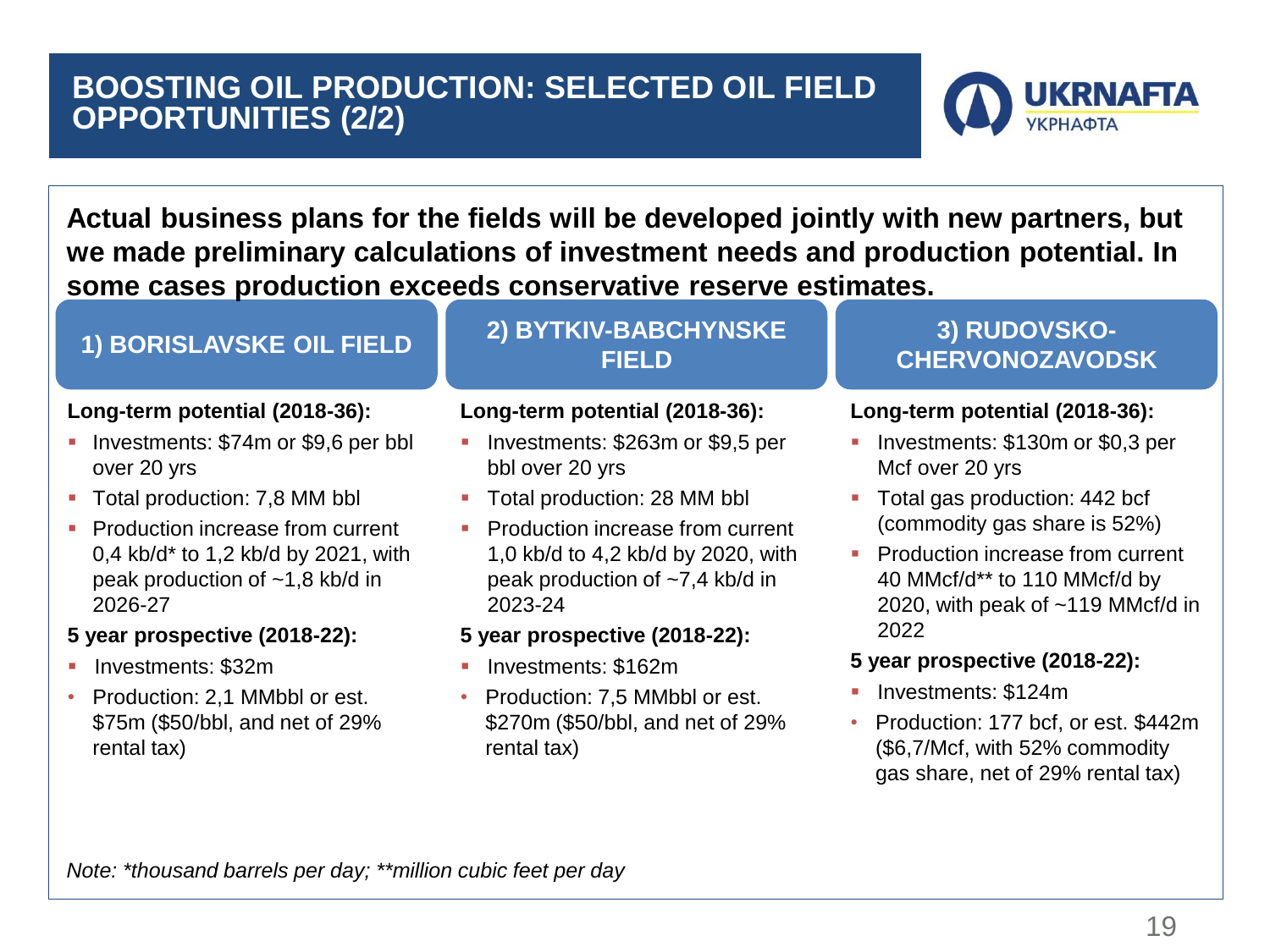# **BORISLAVSKE FIELD IN DETAIL**



#### **ASSET**

- **License:** held by Ukrnafta PJSC, valid until Feb 2019
- **Location & area**: Lviv region, Western Ukraine, area 30 km<sup>2</sup>
- **2P reserves** (DeGolyer & McNaughton): oil  $-54$  ktons; gas  $-8$  mln m<sup>3</sup>

2014 2015 2016

- **History:** development started 1886, 1700 wells drilled
- **Average depth:** 500 1 200 m.
- **Active producing wells**: 331
- **Production in 2016:** oil 23 ktons
- **Water Cut:** 77%

#### **PROJECT**

- 8 new vertical wells with incremental oil production rate up to 8 t/d/w
- 29 sidetracks with incremental oil production rate from 7 to 18 t/d/w
- Number of fracs, stimulations and optimizations planned till 2036 with cumulative oil production of 256 kton till 2036
- **Total investment size: \$74m**
- Total production: 7,8 MM bbl
- DevEx: 9,6 \$/bbl for 20 yrs



20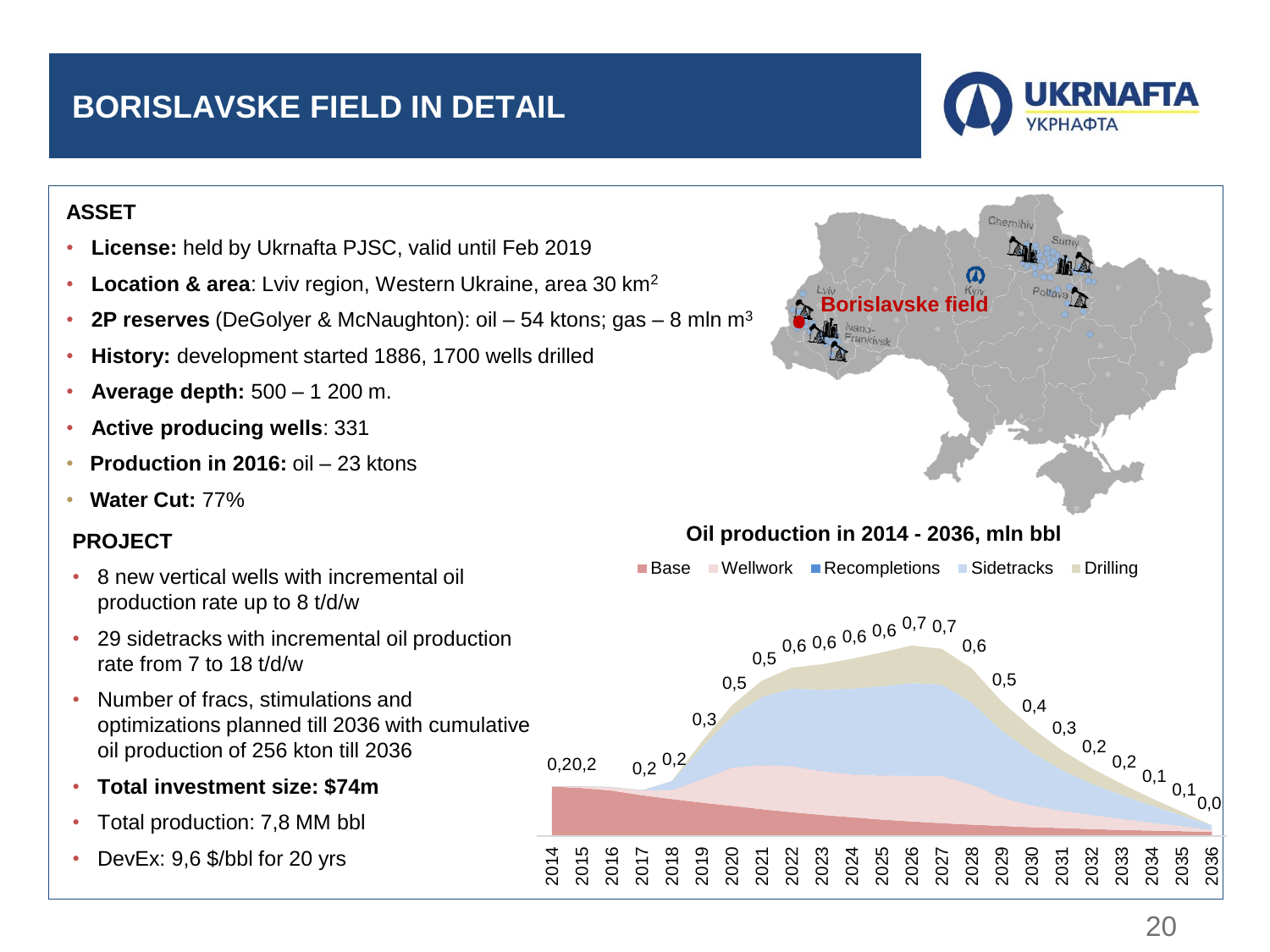# **BYTKIV-BABCHYNSKE FIELD IN DETAIL**



#### **ASSET**

- **License:** Bytkiv-Babchenske oilfield, held by Ukrkarpatoil Ltd. (100% owned by Ukrnafta PJSC), valid until**:** January 2037
- **Location & area**: Ivano-Frankivsk region, Western Ukraine, area 177 km<sup>2</sup>

2014 2015 2016

- **2P reserves** (statutory recoverable): oil 3 263 ktons
- **History:** development started 1889, 674 wells drilled
- **Average depth:** 2 200 m.
- **Active producing wells**: 168
- **Production in 2015:** oil 51 ktons
- **Water Cut:** 25%

#### **PROJECT**

- 46 new vertical wells with incremental oil production rate up to 15 t/d/w
- 38 active well conventional sidetracks with incremental oil production rate up to 10 t/d/w
- Number of fracs, stimulations and optimizations planned till 2036 with cumulative oil production of 477 kton till 2036
- Infrastructure upgrades (waterflood, gas lift, pipelines): \$19m for 8000 m3/d of water
- **Total investment size: \$263m**
- Total production: 28 MM bbl
- DevEx: 9,5 \$/bbl for 20 yrs

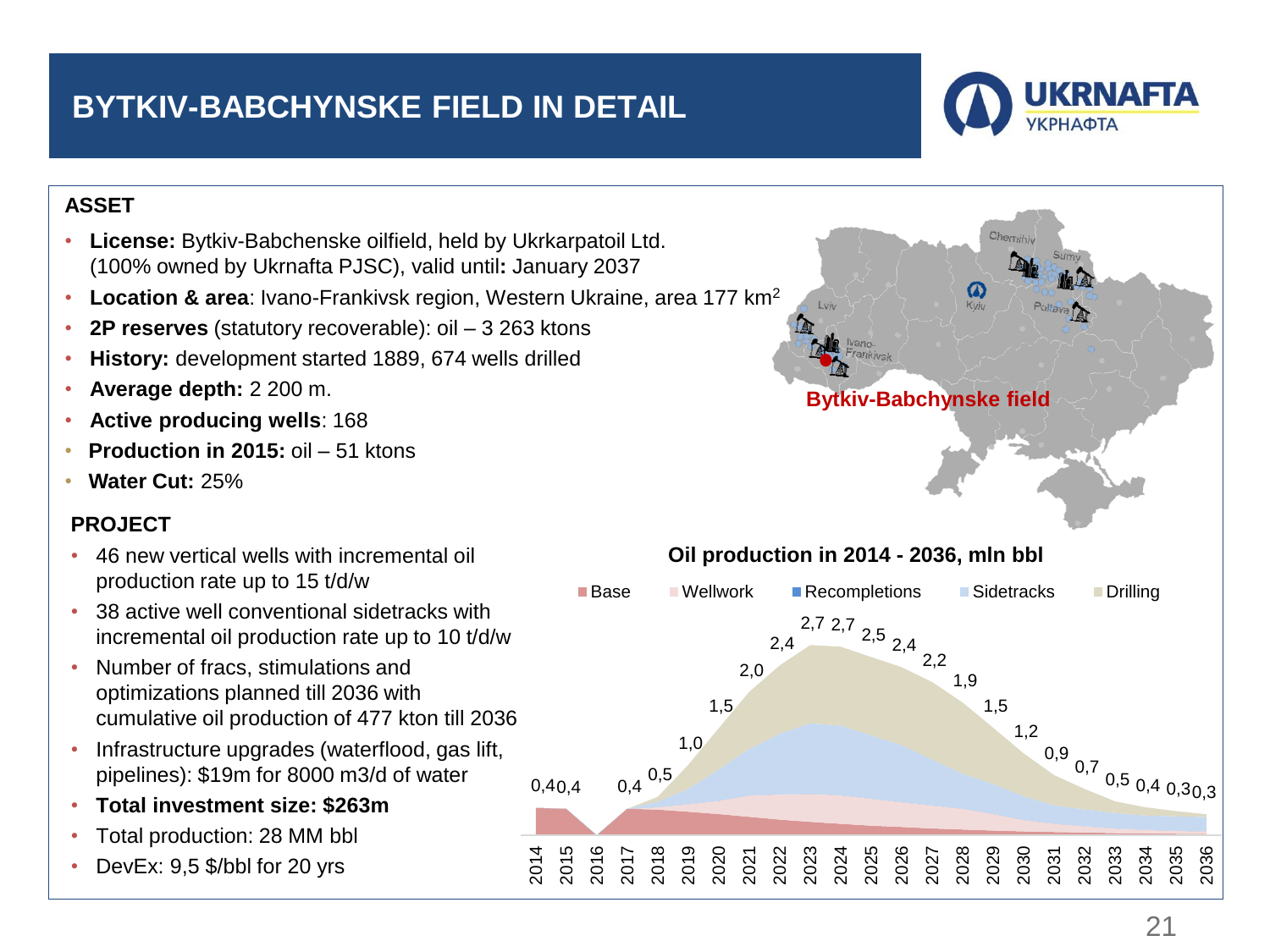# **RUD-CHERVONOZAVODSKOE FIELD IN DETAIL**



#### **ASSET**

- **License:** held by Ukrnafta PJSC, valid until July 2024
- **Location & area**: Poltava region, Central Ukraine, area 45 km<sup>2</sup>
- **2P reserves** (DeGolyer & McNaughton): oil 16 ktons; gas 10 373 mln  $m<sup>3</sup>$

2014 2015

- **History:** development started 1987, 53 wells drilled.
- **Average depth:** 4 900 m
- **Active producing wells**: 20
- **Production in 2016:** gas 400 mln m<sup>3</sup>
- **Share of commodity gas:** 52%

#### **PROJECT**

- 7 new vertical wells with incremental gas production  $150 - 200$  th m<sup>3</sup>
- Number of stimulations and recompletions to other zones till 2036 with cumulative gas production of 4 075 th m3 till 2036
- Investment in LPG extraction system upgrade, compressors from 2 to 4 cycles upgrade, electro-compressors: \$64m
- **Total investment size: \$130m**
- Total gas production: 442 bcf

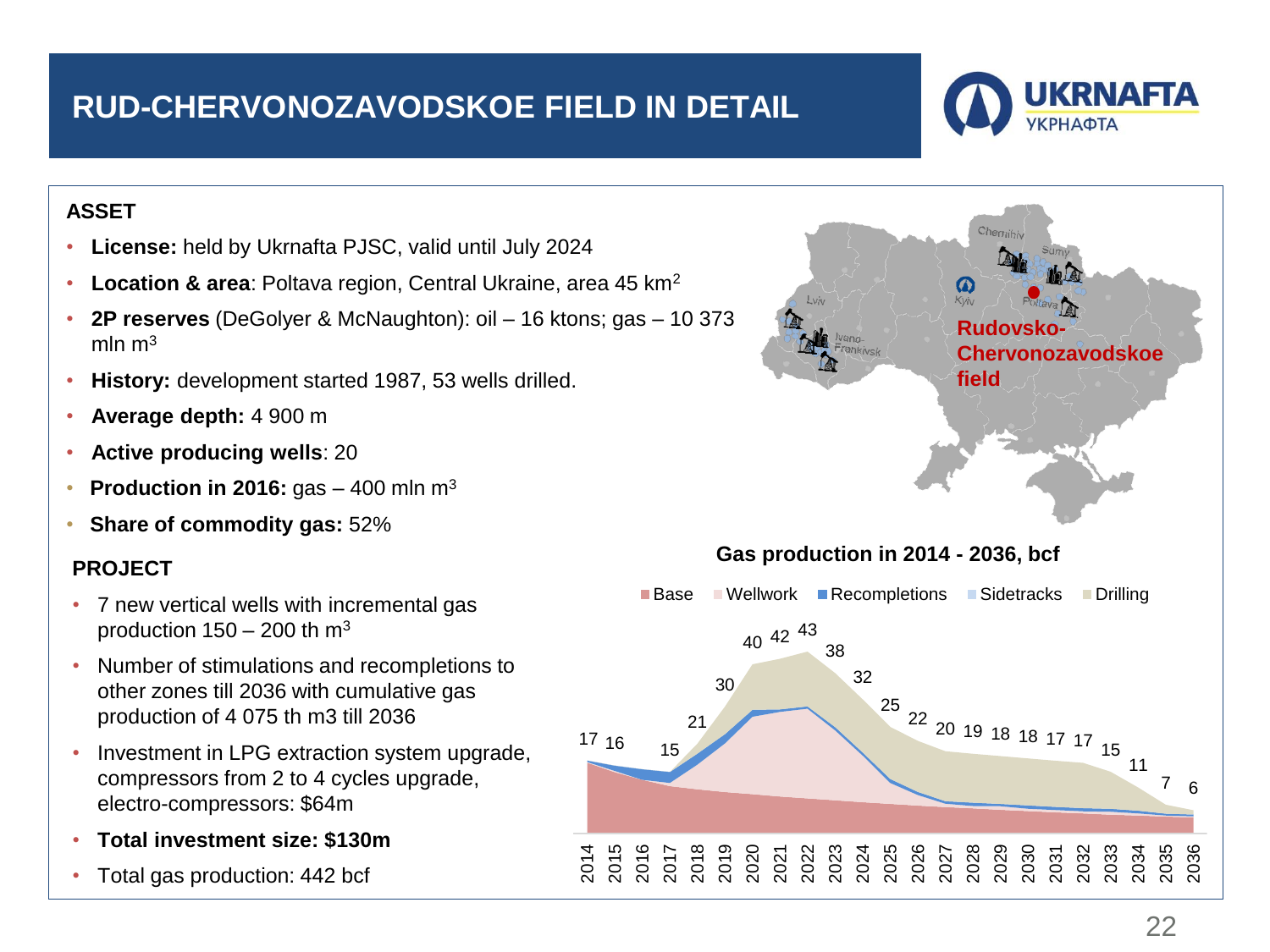# **COOPERATION ARRANGEMENTS FOR UPSTREAM**



**By 2025, production from new wells and sidetracks shall reach 21 Mboe/d, production from stimulations and optimisations – 56Mboe/d**

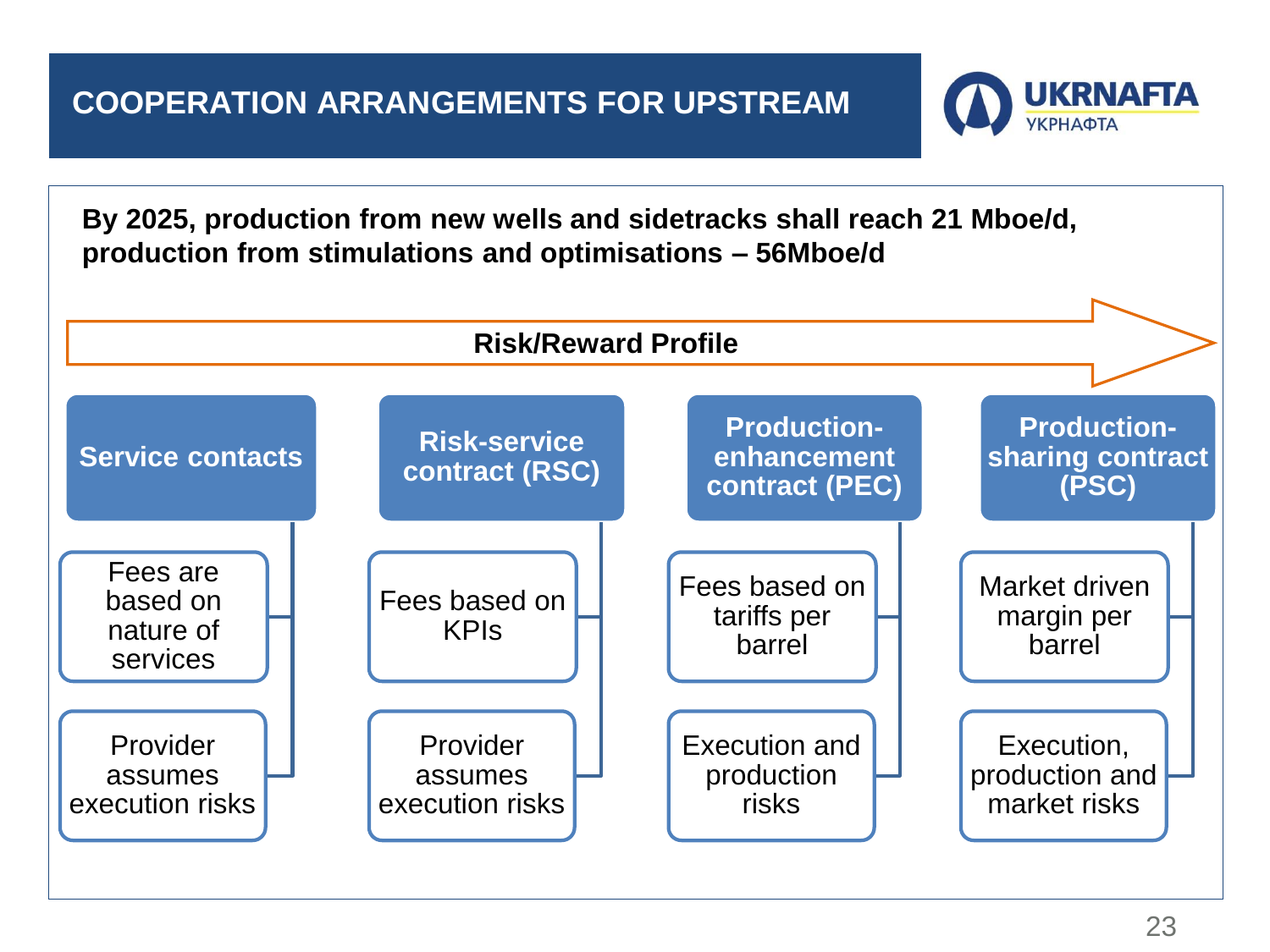

**Establish a leading market position in drilling and/or services in a rapidly expanding market, though creation of a majority JV position based on a guaranteed work scope.**

**Ukrnafta's long term drilling plan envisages ~22 new wells & 6 sidetracks per year, valued at some 50 million \$ of services revenue per year. Activity expansion by UGV and private companies will create a total market of \$ 250 million per year.** 

| <b>REQUIRED</b><br><b>INVESTMENT</b>  | • Mobilize rigs and/or service assets and expertise, new or<br>idle, to combine with Ukrnafta's existing service arms<br>Drilling rigs 220. 320 and 400t, sidetrack rigs 160t<br>• Cementing and frac equipment |
|---------------------------------------|-----------------------------------------------------------------------------------------------------------------------------------------------------------------------------------------------------------------|
|                                       | • Investor to take a majority position in the Joint Venture<br>and operate it                                                                                                                                   |
| <b>COMMERCIAL</b><br><b>STRUCTURE</b> | • Share of ownership based upon a valuation of assets and<br>contract value                                                                                                                                     |
|                                       | • Anchor contracts for Ukrnafta's workscope on a preferred<br>supplier basis                                                                                                                                    |